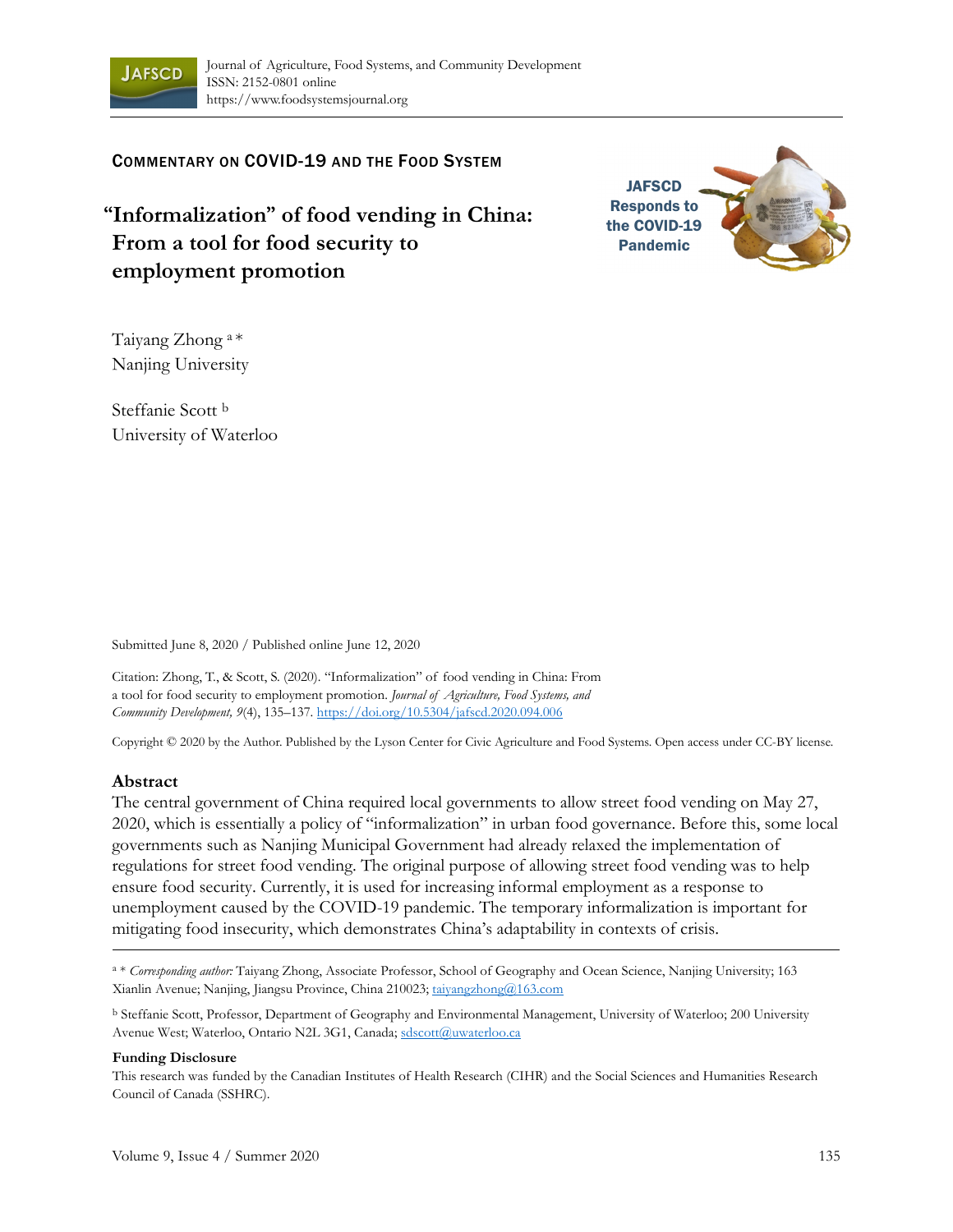hile lockdown policies in South Africa in response to the COVID-19 epidemic have reinforced While lockdown policies in South Africa in response to the COVID-19 epidemic have reinforced the bias against the informal food sector (Battersby 2020), which is considered less modern, China has recently adopted an opposite policy stance to promote the informal food sector, overturning regulations that had clamped down on street food vending in China over the past 25 years.

 As of May 27, 2020, the Chinese central government required local governments to allow street food vending.1 In the months before the central government issued this requirement, some local governments such as Nanjing had already relaxed the implementation of regulations for street food vending. For instance, after the lifting (or degrading, to the second grade) of some quarantine measures for battling the COVID-19 epidemic, restaurants in Nanjing have been *de facto* allowed to sell their cooked food in front of residential neighborhoods.

 The original purpose of this change in street food vending regulations was to help ensure food security—specifically food access—due to the slow recovery of food retailing capacity in public markets. Public markets are the most important food retail outlets in China (Zhong, Si, Crush, Scott, & Huang, 2019). Nanjing implemented quarantine measures for battling COVID-19 starting on January 24, the day before the Chinese Spring Festival of 2020. More than half of food vendors in public markets in Nanjing are migrants to the city. Normally, most of these nonlocal food vendors operating inside public markets would go back to their hometown for the Spring Festival and return to work one week later. However, this year, nonlocal food vendors were required to self-quarantine for two weeks upon return to Nanjing, and some food vendors could not, or were reluctant to, return Nanjing because of travel restrictions. Therefore, the food retailing capacity in public markets was not as high as usual. The Nanjing Municipal Government intentionally relaxed the prohibition on street food vending in order to boost food access. Local authorities who patrol the streets (*chenguan*) turned a blind eye to street vending, which signaled tolerance and a relaxation of the prohibition. This flexible implementation somewhat alleviated the problem of having fewer vendors—and thus less supply—at public markets.

 Allowing street vending at this time is not only used as a tool for improving food access, but also for increasing informal employment. By the end of May 2020, all the wet markets had returned to normal operations, and all nonlocal food vendors within public markets had returned to work. Thus, it was not solely to improve food access per se that street food vending was tacitly permitted. Rather, it was important for low-income households to earn an income from street food vending. According to our online survey, conducted in March, more than 20% of surveyed households in Nanjing experienced income loss due to the COVID-19 pandemic. This affected the food security of some of these households. Therefore, the central government's policy of allowing street food vending not only encourages economic recovery but also will bolster food security in low-income households.

 There are challenges regarding how to maintain physical distancing and ensure food safety for street food vending. Increasingly, a number of local governments have made some policies to address those challenges caused by informalization. Local government could find a good way to maintain the physical distancing of food vendors; however, it is not as easy to control the food safety risks posed by informalization. Thus, informalization is essentially a trade-off between food safety and employment promotion.

 Local governments in China have made long-term efforts to formalize the informal food sector for the sake of food hygiene and safety. In the 1980s, most wet markets were informal roadside (outdoor) markets. Since the mid-1990s, local governments have made efforts to formalize these practices by building covered, open-air marketplaces and then building enclosed, indoor public marketplaces. Currently, most public markets in Nanjing are indoor, while the outdoor informal food sector instances make up a very small portion of the urban food system in the city. No matter how small, the informal food sector

<sup>1</sup> See https://www.guancha.cn/politics/2020\_05\_27\_551945.shtml